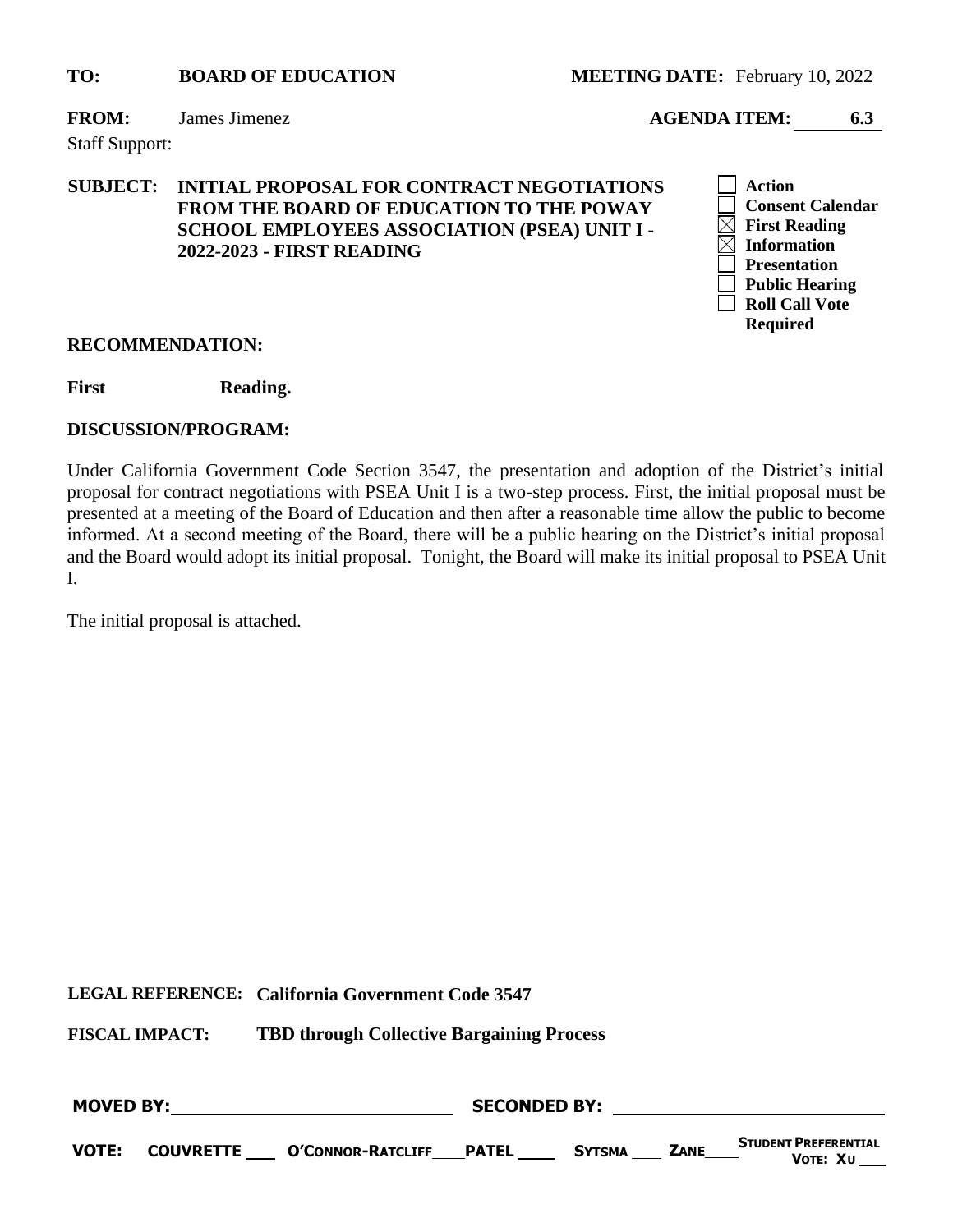#### **INITIAL PROPOSALS FROM THE POWAY UNIFIED SCHOOL DISTRICT BOARD OF EDUCATION TO POWAY SCHOOL EMPLOYEES ASSOCIATION UNIT I**

# **February 10, 2022**

This initial proposal is submitted by the Poway Unified School District Board of Education for a successor agreement with Poway School Employees Association Unit I to replace the current agreement, which will expire on June 30, 2022. The Poway Unified School District proposes the following.

# **Article 1 – Definition of Terms**

• Revise language to align the definition of probationary period for "probationary employee" with the Personnel Commission Rules and Regulations.

# **Article 5 – Work Year - Workweek - Workday**

• Review and clarify language regarding the regular and alternate workweeks for full-time employees and for part-time employees.

# **Article 6 – Holidays**

- Review and clarify language regarding employees' eligibility for holidays, including but not limited to, those holidays that occur during recess periods or during non-scheduled workdays.
- Review and update holidays pursuant to any new legal requirements.

# **Article 7 – Vacation**

• Consider revisions to language pertaining to provisions within this Article.

# **Article 9 – Leaves**

• Consider revisions to language pertaining to provisions within this Article to reflect current practices and/or prevailing law.

# **Article 10 – Transfer Procedures**

• Consider revisions to improve transfer and reassignment processes for stakeholders, and to further the educational best interests of students and the District's operational efficiency.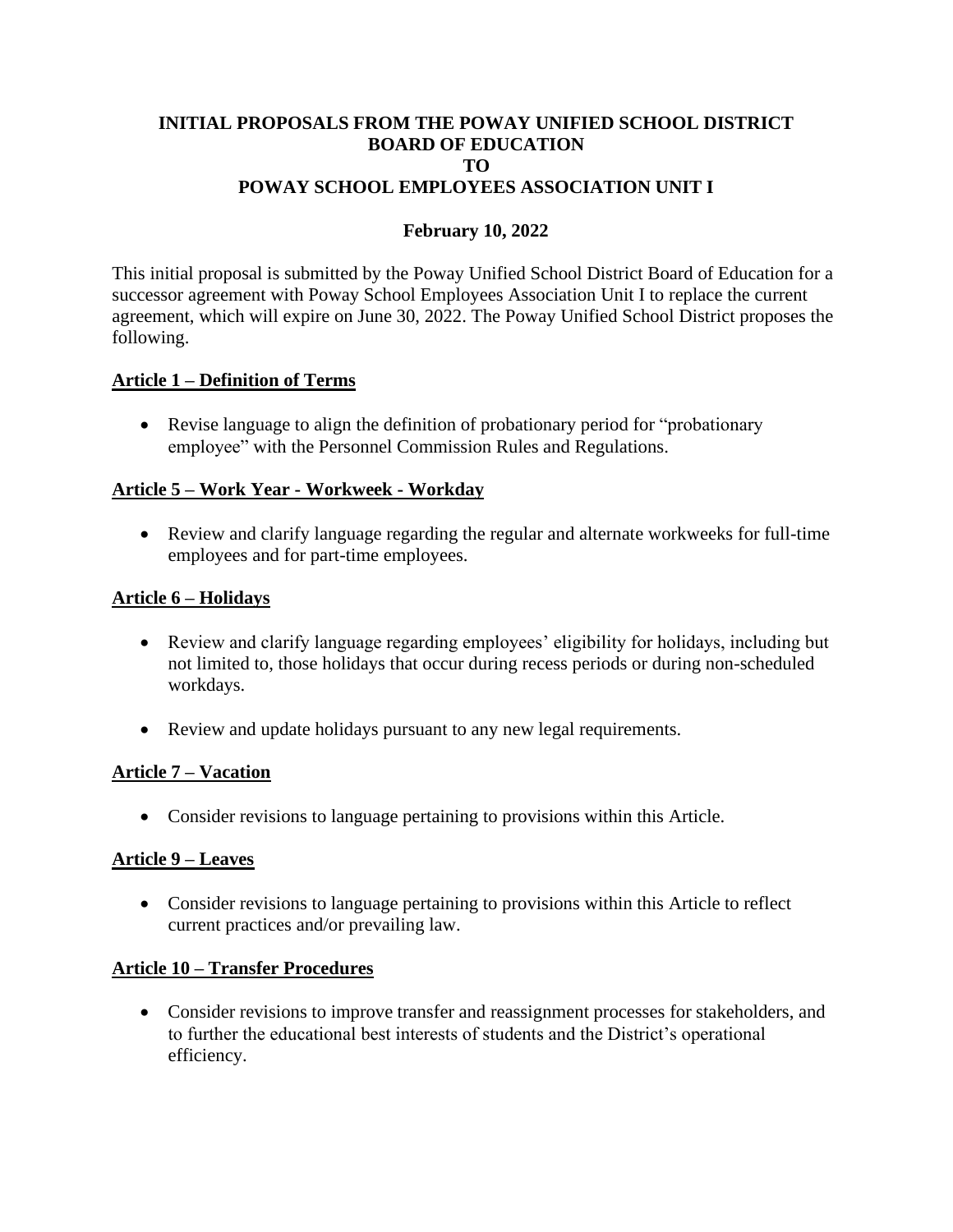# **Article 11 – Evaluation Procedures**

- Revise language to align the probationary period with the Personnel Commission Rules and Regulations.
- Consider revisions to language pertaining to evaluation procedures to reflect current practices and/or prevailing law.

# **Article 14 – Wages**

- Review and revise language regarding employees on the EPMC Salary Schedule to reflect prevailing law, and update salary schedules accordingly.
- Review and clarify language regarding payroll and/or salary errors to reflect current practices and/or prevailing law.
- Consider revisions to language regarding the Professional Learning Program Budget.
- Review and revise language pertaining to working out of classification salary.

# **Article 15 – Layoff, Reemployment, and Contracting Out**

• Revise various provisions of this Article related to recent legislation regarding classified employee layoffs.

# **Article 22 – Term of Agreement**

• A three-year agreement commencing July 1, 2022, through June 30, 2025, with reopeners as negotiated by the parties.

# **Miscellaneous**

The District also has an interest in reviewing contract language to correct any typographical errors, deleting obsolete language or provisions, reviewing language regarding committees for the purpose of efficiency and need, and reviewing, incorporating, updating and/or omitting current and/or expiring TA's, MOUs and side letters. The District also has an interest with aligning contract language for both units where applicable and possibly consolidating both units into one contract.

# **PUSD reserves the right to add, modify, delete, or otherwise change proposals during the course of negotiations.**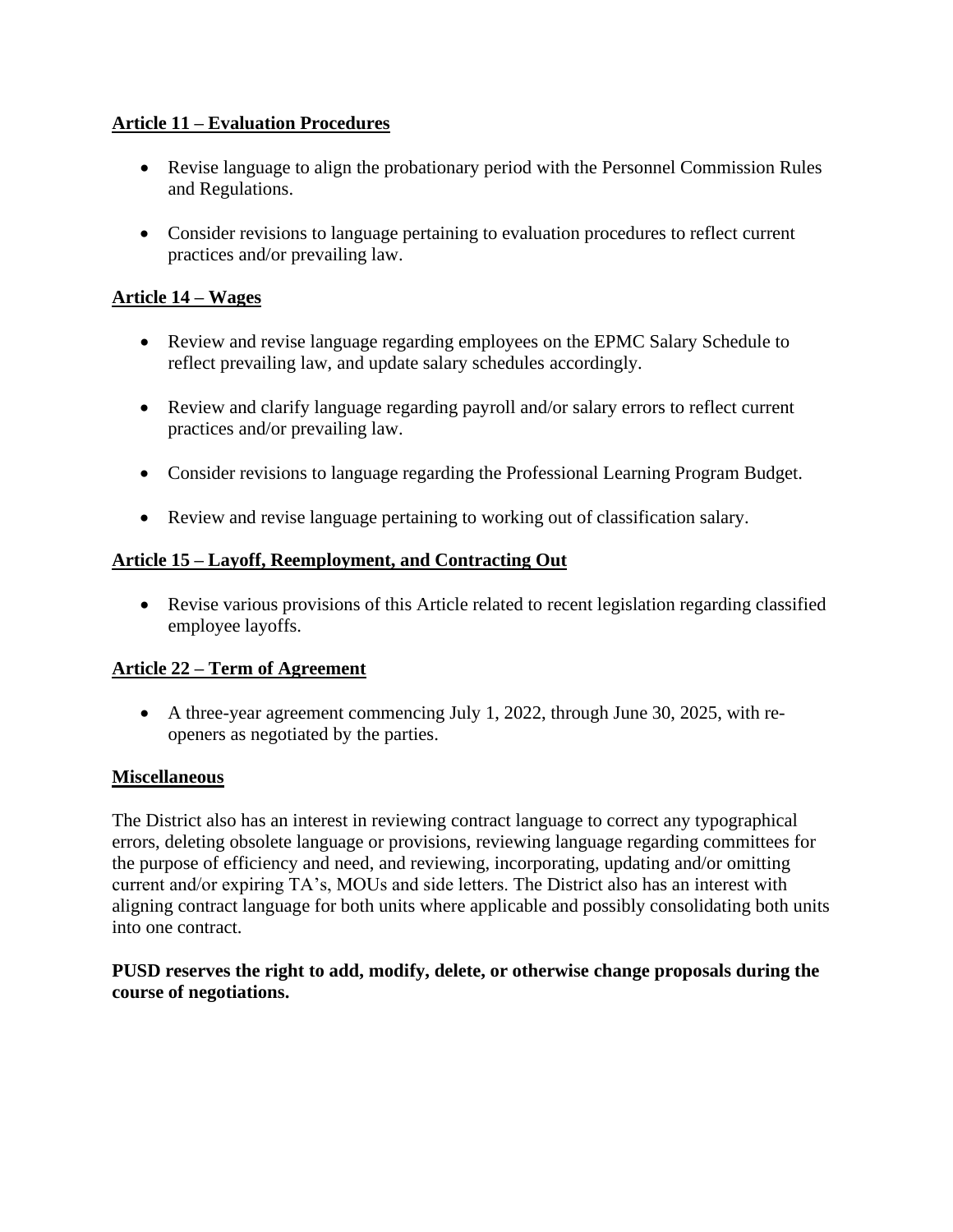#### **FROM:** James Jimenez **AGENDA ITEM:** 6.4

Staff Support:

# **SUBJECT: INITIAL PROPOSAL FOR CONTRACT NEGOTIATIONS FROM THE BOARD OF EDUCATION TO THE POWAY SCHOOL EMPLOYEES ASSOCIATION (PSEA) UNIT II - 2022-2023 - FIRST READING**



#### **RECOMMENDATION:**

First Reading.

#### **DISCUSSION/PROGRAM:**

Under California Government Code Section 3547, the presentation and adoption of the District's initial proposal for contract negotiations with PSEA Unit II is a two-step process. First, the initial proposal must be presented at a meeting of the Board of Education and then after a reasonable time allow the public to become informed. At a second meeting of the Board, there will be a public hearing on the District's initial proposal and the Board would adopt its initial proposal. Tonight, the Board will make its initial proposal to PSEA Unit II.

The initial proposal is attached.

**LEGAL REFERENCE: California Government Code 3547**

| <b>MOVED BY:</b> |  |                                          | <b>SECONDED BY:</b> |               |             |                                         |  |
|------------------|--|------------------------------------------|---------------------|---------------|-------------|-----------------------------------------|--|
| <b>VOTE:</b>     |  | <b>COUVRETTE O'CONNOR-RATCLIFF PATEL</b> |                     | <b>SYTSMA</b> | <b>ZANE</b> | <b>STUDENT PREFERENTIAL</b><br>Vote: Χυ |  |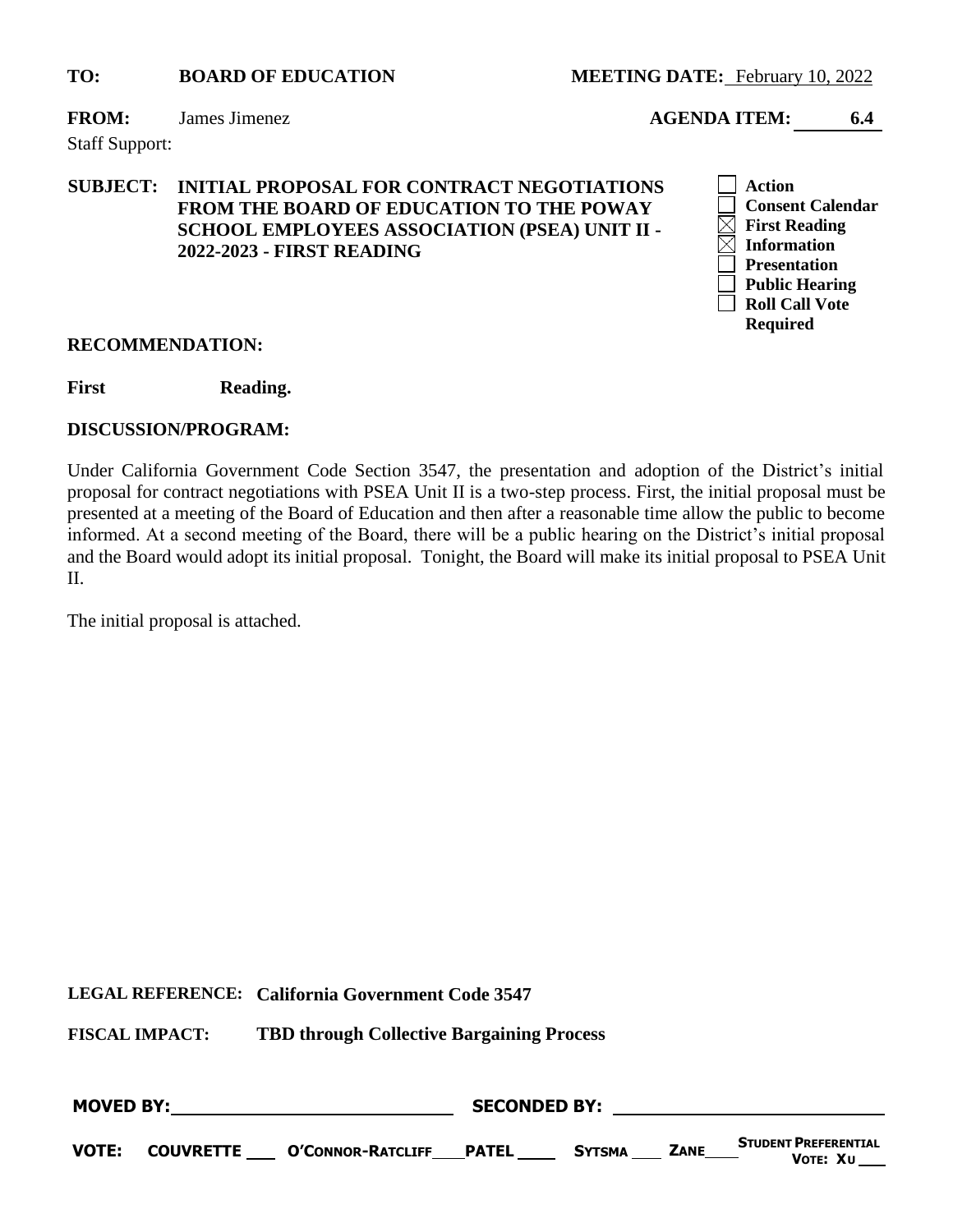#### **INITIAL PROPOSALS FROM THE POWAY UNIFIED SCHOOL DISTRICT BOARD OF EDUCATION TO POWAY SCHOOL EMPLOYEES ASSOCIATION UNIT II**

# **February 10, 2022**

This initial proposal is submitted by the Poway Unified School District Board of Education for a successor agreement with Poway School Employees Association Unit II to replace the current agreement, which will expire on June 30, 2022. The Poway Unified School District proposes the following.

# **Article 1 – Definition of Terms**

• Revise language to align the definition of probationary period for "probationary employee" with the Personnel Commission Rules and Regulations.

# **Article 5 – Hours of Employment**

• Review and revise language pertaining to working out of classification salary.

# **Article 6 – Holidays**

- Review and clarify language regarding employees' eligibility for holidays, including but not limited to, those holidays that occur during recess periods or during non-scheduled workdays.
- Review and update holidays pursuant to any new legal requirements.

# **Article 7 – Vacation**

• Consider revisions to language pertaining to provisions within this Article.

# **Article 9 – Leaves**

• Consider revisions to language pertaining to provisions within this Article to reflect current practices and/or prevailing law.

# **Article 10 – Transfer Policy**

• Consider revisions to improve transfer and reassignment processes for stakeholders, and to further the educational best interests of students and the District's operational efficiency.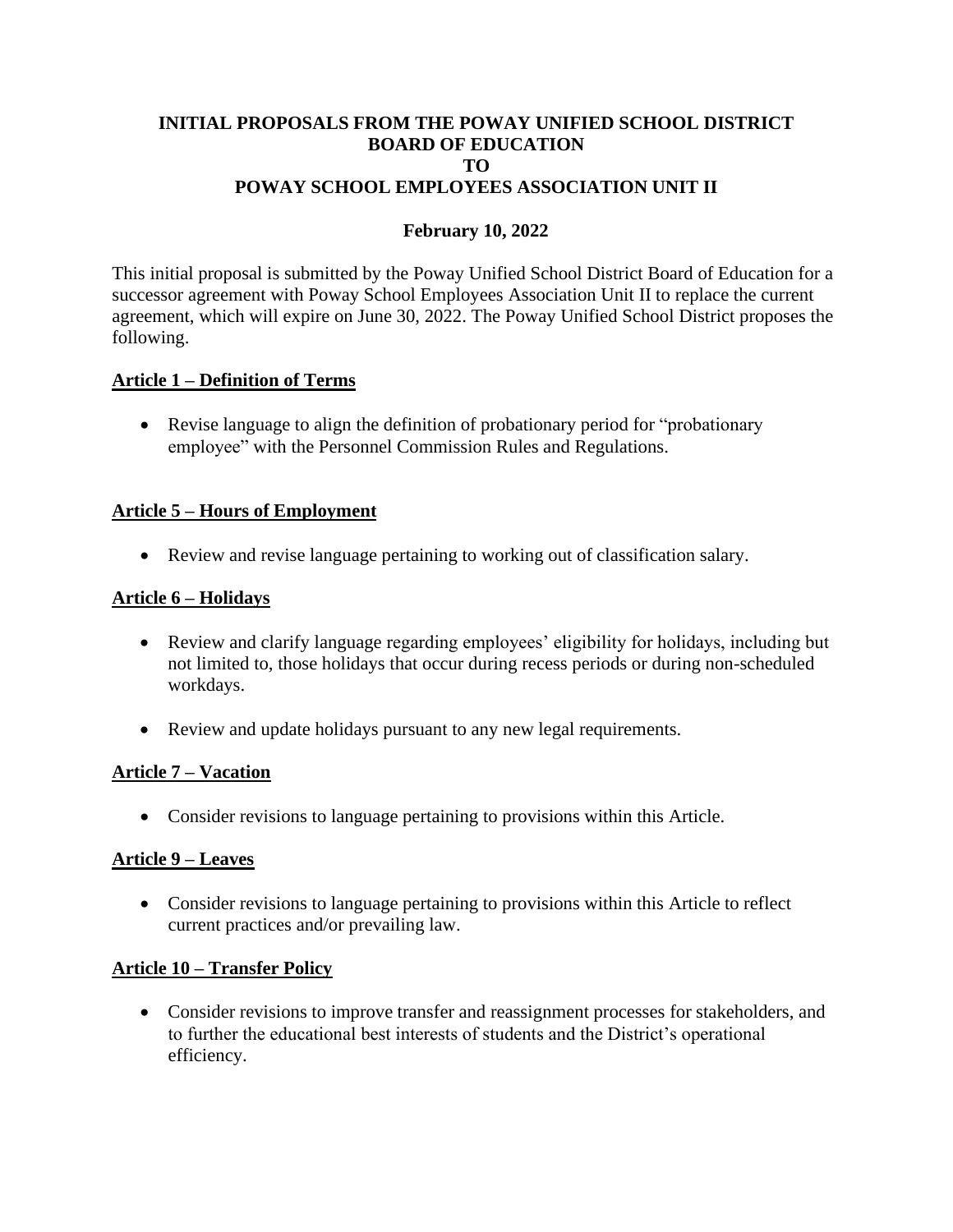# **Article 11 – Evaluation Procedures**

- Revise language to align the probationary period with the Personnel Commission Rules and Regulations.
- Consider revisions to language pertaining to evaluation procedures to reflect current practices and/or prevailing law.

# **Article 14 – Wages**

• Consider revisions to language regarding the Professional Learning Program Budget.

# **Article 15 – Layoff, Reemployment, and Contracting Out**

• Revise various provisions of this Article related to recent legislation regarding classified employee layoffs.

# **Article 20 – Term of Agreement**

• A three-year agreement commencing July 1, 2022, through June 30, 2025, with reopeners as negotiated by the parties.

# **Miscellaneous**

The District also has an interest in reviewing contract language to correct any typographical errors, deleting obsolete language or provisions, reviewing language regarding committees for the purpose of efficiency and need, and reviewing, incorporating, updating and/or omitting current and/or expiring TA's, MOUs and side letters. The District also has an interest with aligning contract language for both units where applicable and possibly consolidating both units into one contract.

# **PUSD reserves the right to add, modify, delete or otherwise change proposals during the course of negotiations.**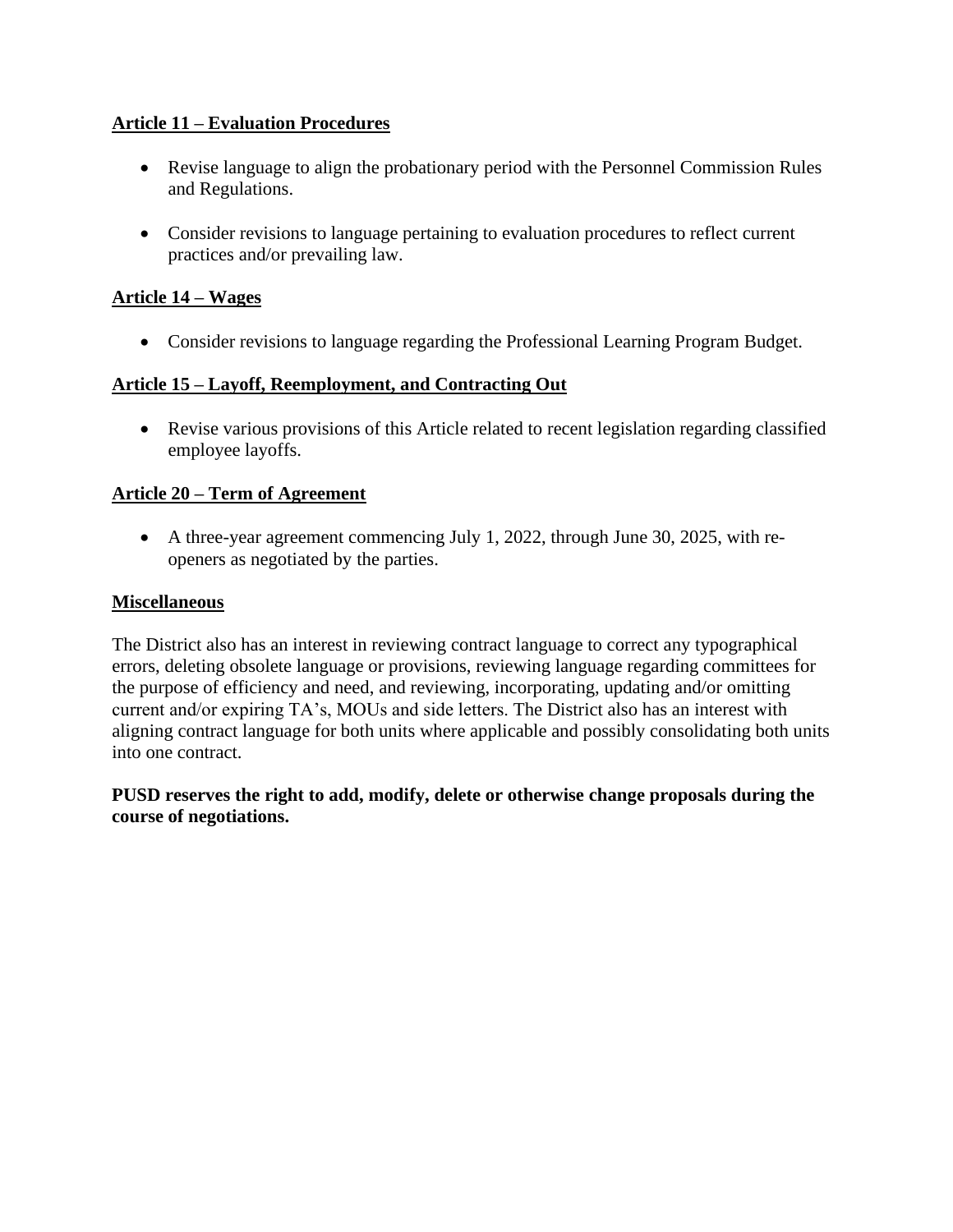**FROM:** James Jimenez **AGENDA ITEM: 6.5**

Staff Support:

# **SUBJECT: INITIAL PROPOSAL FOR CONTRACT NEGOTIATIONS FROM POWAY SCHOOL EMPLOYEES ASSOCIATION (PSEA) UNIT I TO THE BOARD OF EDUCATION-2022-2023**



#### **RECOMMENDATION:**

**Approve to receive the initial proposal for contract negotiations from Poway School Employees Association (PSEA) Unit I to the Board of Education.**

#### **DISCUSSION/PROGRAM:**

California Government Code 3547 states in relevant part, "All initial proposals of exclusive representatives and of public school employers, which relate to matters within the scope of representation, shall be presented at the public meeting of the public school employer and thereafter shall be public records."

Poway Unified School District and Poway School Employees Association are in the final year of the Collective Bargaining Agreement. One of the provisions of this agreement (Article 2.2 - Negotiations Procedures) requires that PSEA present its initial proposal for a successor agreement to the Board of Education. As this is the Exclusive Representative's initial proposal, the Board need only vote to receive it tonight, and there is no need for further presentation at a subsequent meeting.

The initial proposal is attached.

**LEGAL REFERENCE: California Government Code Section 3547**

| <b>MOVED BY:</b> |  |                                        | <b>SECONDED BY:</b> |               |             |                                                 |  |
|------------------|--|----------------------------------------|---------------------|---------------|-------------|-------------------------------------------------|--|
| <b>VOTE:</b>     |  | COUVRETTE ____ O'CONNOR-RATCLIFF PATEL |                     | <b>SYTSMA</b> | <b>ZANE</b> | <b>STUDENT PREFERENTIAL</b><br><b>V</b> οτε: Χυ |  |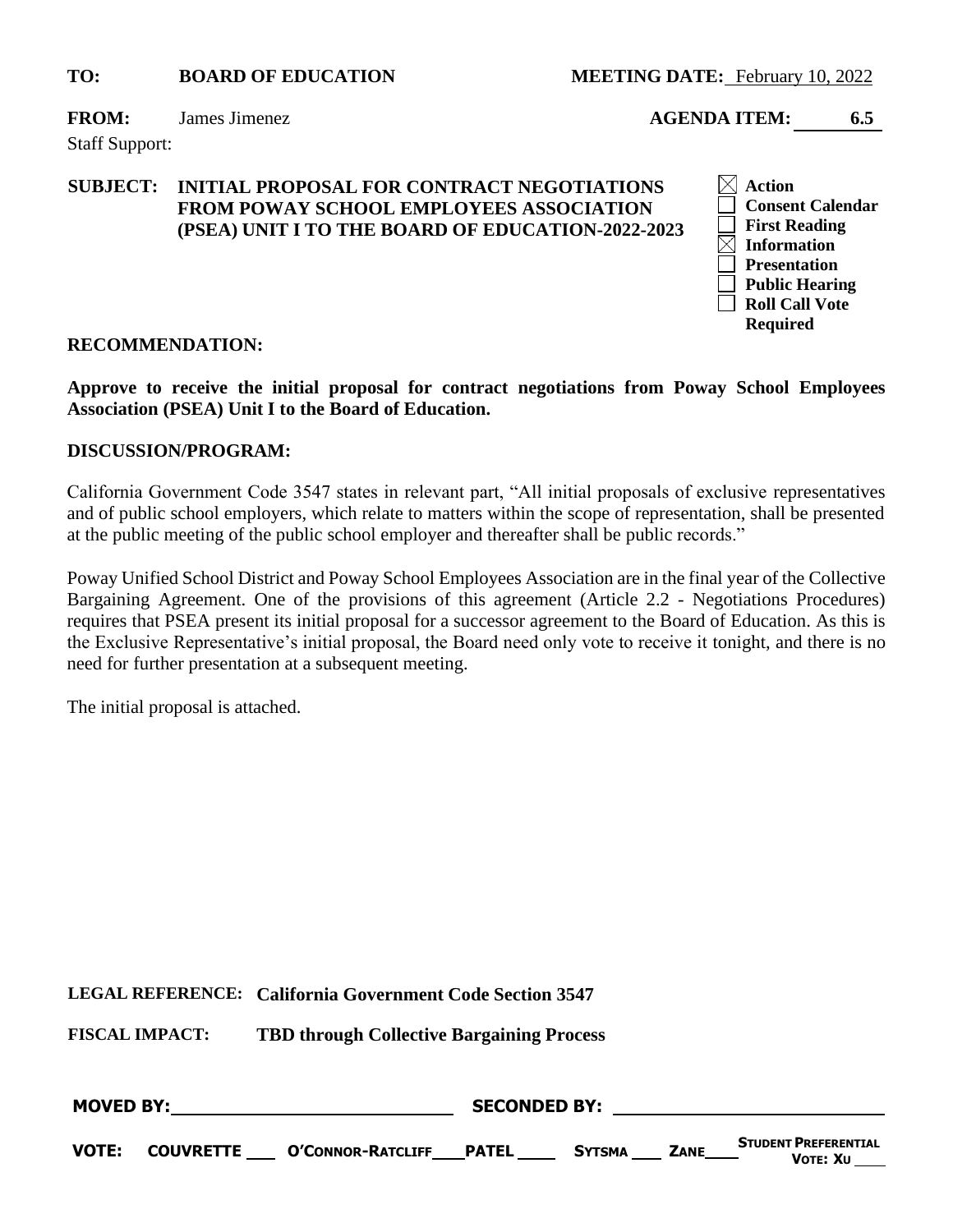# **Sunshine Proposal Poway School Employees Association Office, Technical, Business and Paraprofessional Unit I**

This initial proposal is submitted by the Poway School Employees Association to the Poway Unified School District for 2022 successor negotiations. PSEA will propose:

# Article 5 – Work Year – Workweek – Workday – Workload

- Update workdays for 12-month employees.
- Codify and review existing staffing ratios for paraprofessionals.

# Article 7 – Vacation

• Review and improve upon vacation leaves.

# Article 6 – Holidays

• Clarify that Juneteenth is a recognized paid holiday.

# Article 8 – Health and Welfare Benefits

- Review the structure of the existing post-retirement health and welfare benefit and the status of the irrevocable trust and, if appropriate, make corresponding proposals to improve these benefits.
- Review Health and Welfare Benefits and offerings for all classified employees.

# Article 9 – Leaves

• Update various provisions in this article to provide for equitable leave provisions for classified employees.

# Article 10 – Transfer Procedures

• Review and improve upon transfer procedures with emphasis on retention and operational efficiency.

# Article 14 – Wages

• Revise article to recognize the sacrifices recently made by classified employees and their contribution to the educational mission of the District.

#### Article 15 – Layoff, Reemployment and Contracting Out

- Review language in light of recent statutory changes.
- Review and amend language regarding subcontracting and contracting out of work.

#### Article 21 – Substitutes

• Review article to explore mechanisms to improve the quality and retention of available substitutes.

# Article 22 – Term of Agreement

• A multi-year agreement.

# Throughout The Agreement

- Align the structure and the language of the Agreement with Unit II while ensuring no reductions in rights or benefits for Unit I employees.
- Ensure use of gender-neutral language.

PSEA reserves the right to add, modify, delete, or otherwise change proposals during the course of negotiations.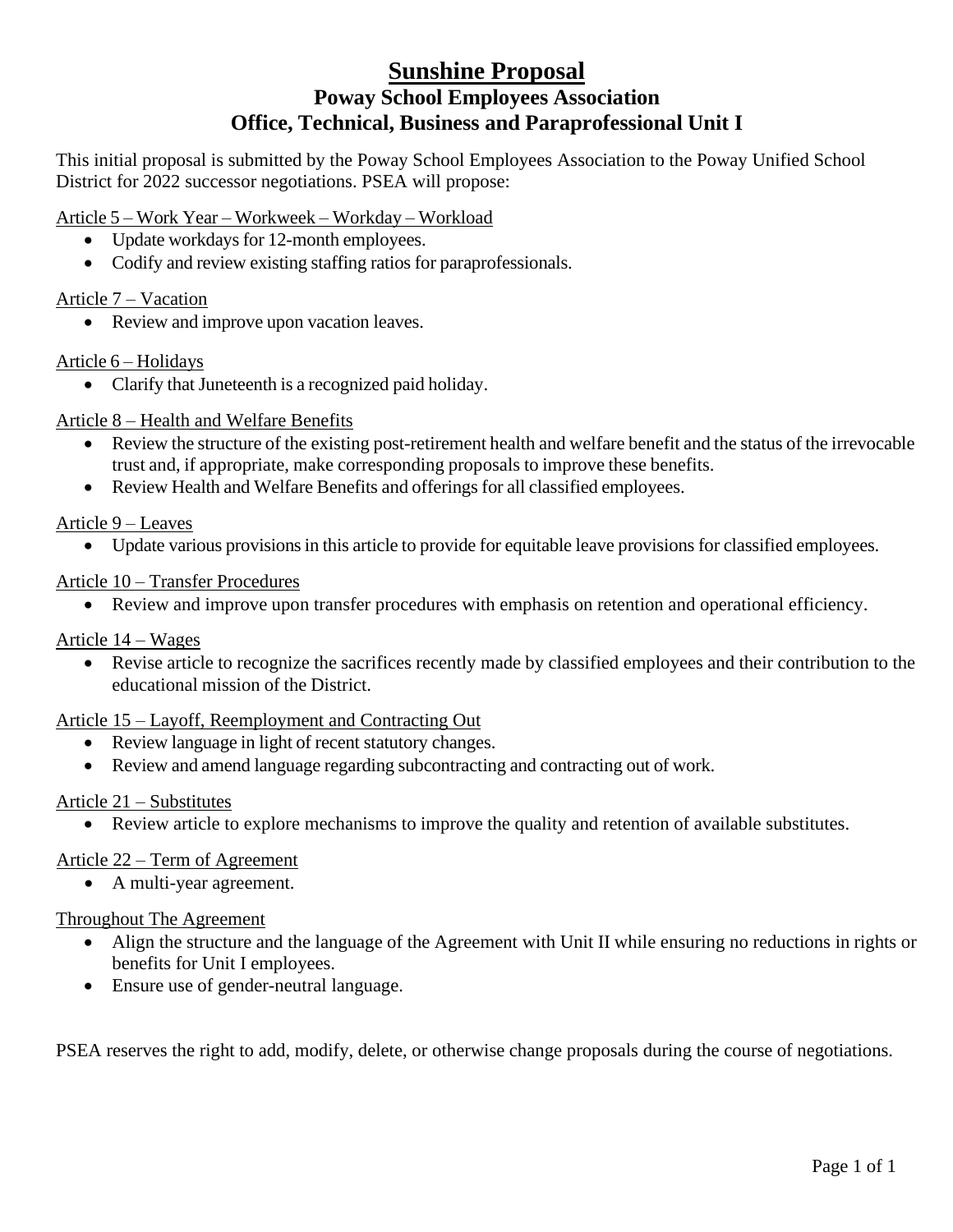**FROM:** James Jimenez **AGENDA ITEM: 6.6**

Staff Support:

### **SUBJECT: INITIAL PROPOSAL FOR CONTRACT NEGOTIATIONS FROM POWAY SCHOOL EMPLOYEES ASSOCIATION (PSEA) UNIT II TO THE BOARD OF EDUCATION-2022- 2023**



#### **RECOMMENDATION:**

**Approve to receive the initial proposal for contract negotiations from Poway School Employees Association (PSEA) Unit II to the Board of Education.**

#### **DISCUSSION/PROGRAM:**

California Government Code 3547 states in relevant part, "All initial proposals of exclusive representatives and of public school employers, which relate to matters within the scope of representation, shall be presented at the public meeting of the public school employer and thereafter shall be public records."

Poway Unified School District and Poway School Employees Association are in the final year of the Collective Bargaining Agreement. One of the provisions of this agreement (Article 2.2 - Negotiations Procedures) requires that PSEA present its initial proposal for a successor agreement to the Board of Education. As this is the Exclusive Representative's initial proposal, the Board need only vote to receive it tonight, and there is no need for further presentation at a subsequent meeting.

The initial proposal is attached.

**LEGAL REFERENCE: California Government Code Section 3547**

| <b>MOVED BY:</b> |  |                                        | <b>SECONDED BY:</b> |               |             |                                         |  |
|------------------|--|----------------------------------------|---------------------|---------------|-------------|-----------------------------------------|--|
| <b>VOTE:</b>     |  | COUVRETTE ____ O'CONNOR-RATCLIFF PATEL |                     | <b>SYTSMA</b> | <b>ZANE</b> | <b>STUDENT PREFERENTIAL</b><br>VOTE: XU |  |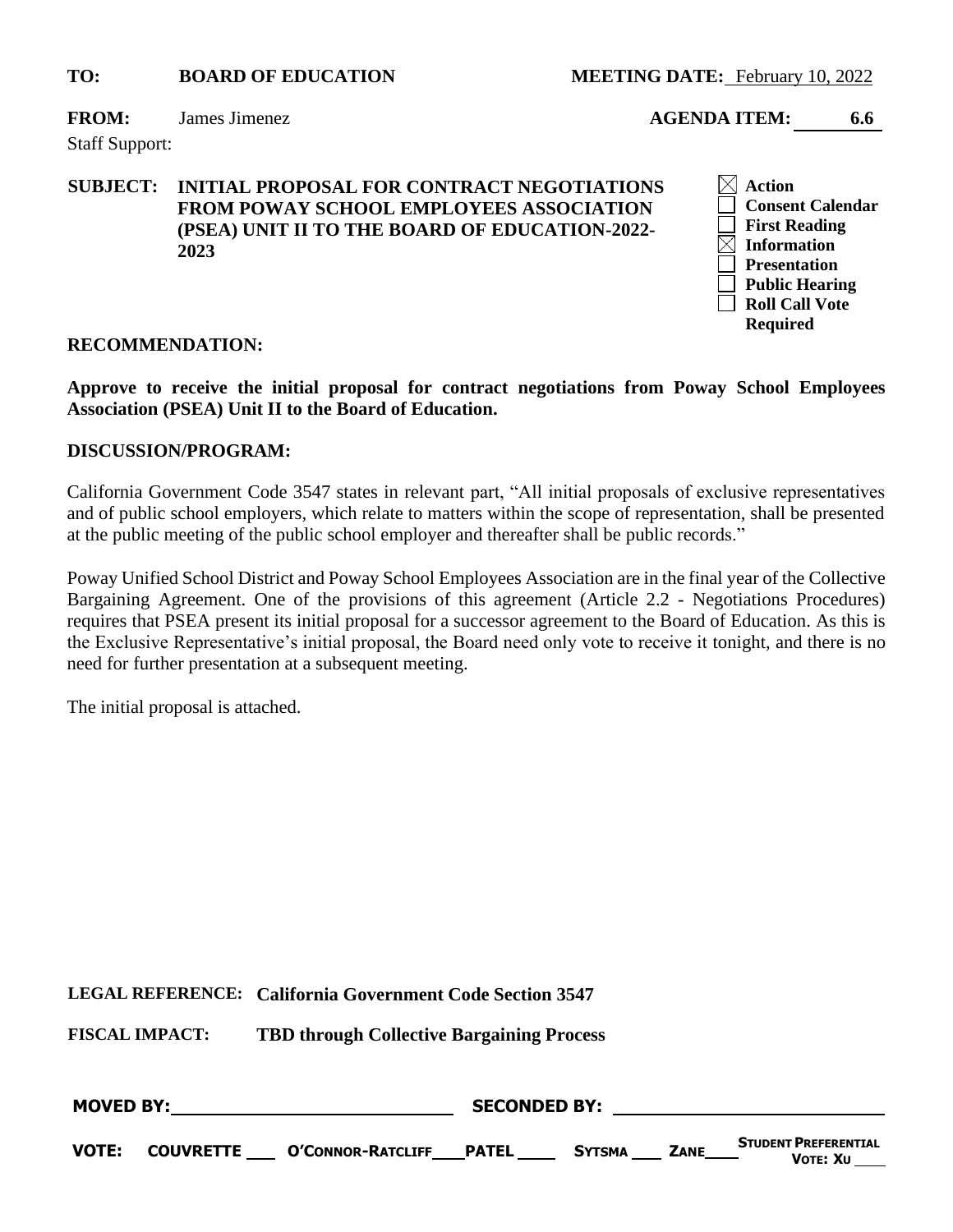# **Sunshine Proposal Poway School Employees Association Operations Support Services Unit II**

This initial proposal is submitted by the Poway School Employees Association to the Poway Unified School District for 2022 successor negotiations. PSEA will propose:

Article 5 – Hours of Employment

• Update workdays for 12-month employees.

Article 6 – Holidays

• Clarify that Juneteenth is a recognized paid holiday.

Article 7 – Vacation

• Review and improve upon vacation leaves.

# Article 8 – Health and Welfare Benefits

- Review the structure of the existing post-retirement health and welfare benefit and the status of the irrevocable trust and, if appropriate, make corresponding proposals to improve these benefits.
- Review Health and Welfare Benefits and offerings for all classified employees.

Article 9 – Leaves

• Update various provisions in this article to provide for equitable leave provisions for classified employees.

# Article 10 – Transfer Procedures

• Review and improve upon transfer procedures with emphasis on retention and operational efficiency.

# Article 14 – Wages

• Revise article to recognize the sacrifices recently made by classified employees and their contribution to the educational mission of the District.

#### Article 15 – Layoff, Reemployment and Contracting Out

- Review language in light of recent statutory changes.
- Review and amend language regarding subcontracting and contracting out of work.

# Article 20 – Term of Agreement

• A multi-year agreement.

#### Throughout The Agreement

- Align the structure and the language of the Agreement with Unit I while ensuring no reductions in rights or benefits for Unit II employees.
- Ensure use of gender-neutral language.

PSEA reserves the right to add, modify, delete, or otherwise change proposals during the course of negotiations.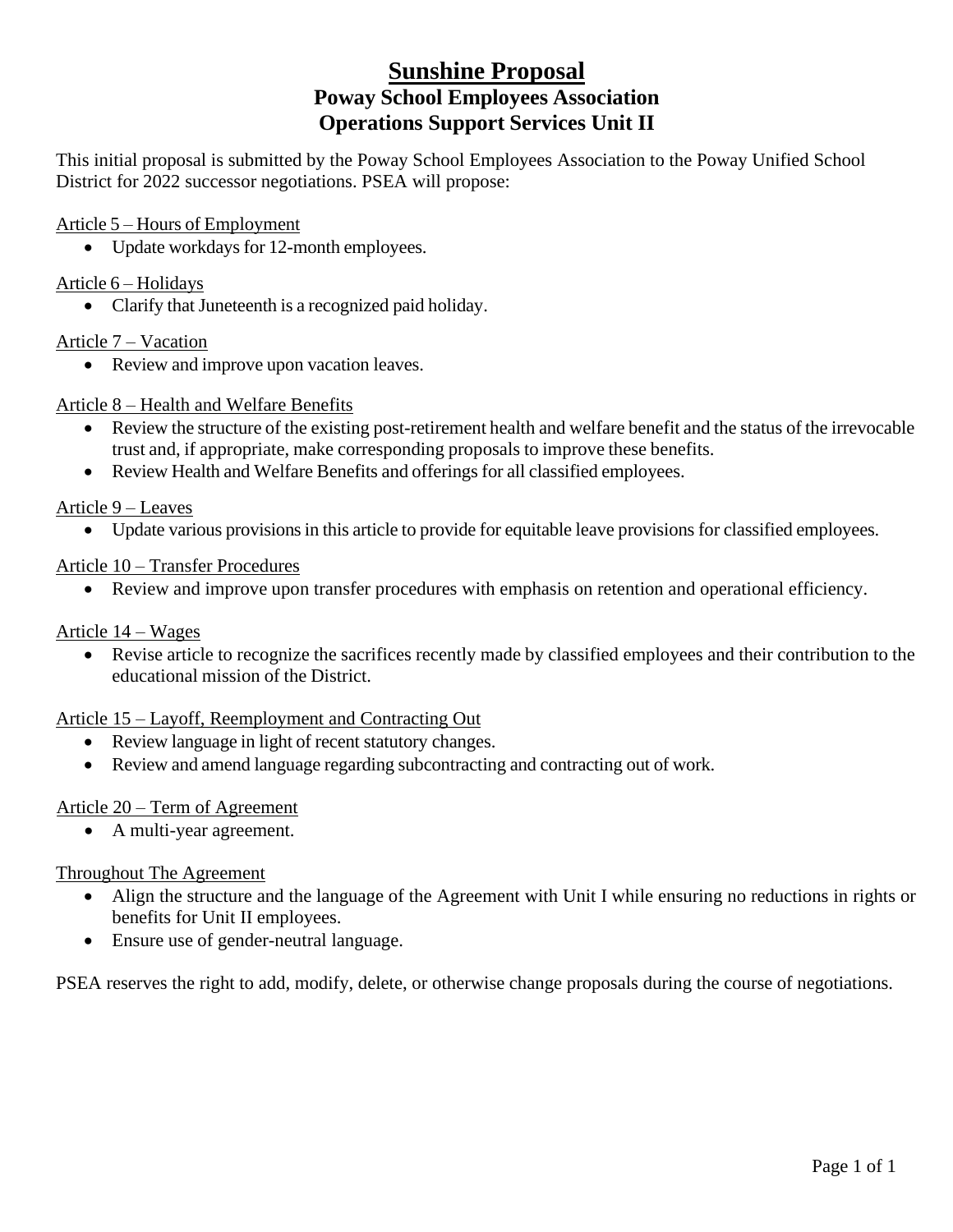**FROM:** James Jimenez **AGENDA ITEM: 6.7**

Staff Support:

# **SUBJECT: INITIAL PROPOSAL FOR CONTRACT NEGOTIATIONS FROM THE BOARD OF EDUCATION TO THE POWAY FEDERATION OF TEACHERS (PFT) 2022-2023 - FIRST READING**



#### **RECOMMENDATION:**

First Reading.

#### **DISCUSSION/PROGRAM:**

Under California Government Code Section 3547, the presentation and adoption of the District's initial proposal for contract negotiations with PFT is a two-step process. First, it must be presented at a meeting of the Board of Education. Second, at a separate meeting of the Board of Education, after a reasonable time to allow the public to become informed, there will be a public hearing on the District's initial proposal and the Board would adopt its initial proposal. Tonight, the Board will make public its initial proposal to PFT.

The initial proposal is attached.

**LEGAL REFERENCE: California Government Code Section 3547**

| <b>MOVED BY:</b> |  |                                          | <b>SECONDED BY:</b> |               |             |                                         |  |
|------------------|--|------------------------------------------|---------------------|---------------|-------------|-----------------------------------------|--|
| <b>VOTE:</b>     |  | <b>COUVRETTE O'CONNOR-RATCLIFF PATEL</b> |                     | <b>SYTSMA</b> | <b>ZANE</b> | <b>STUDENT PREFERENTIAL</b><br>VOTE: XU |  |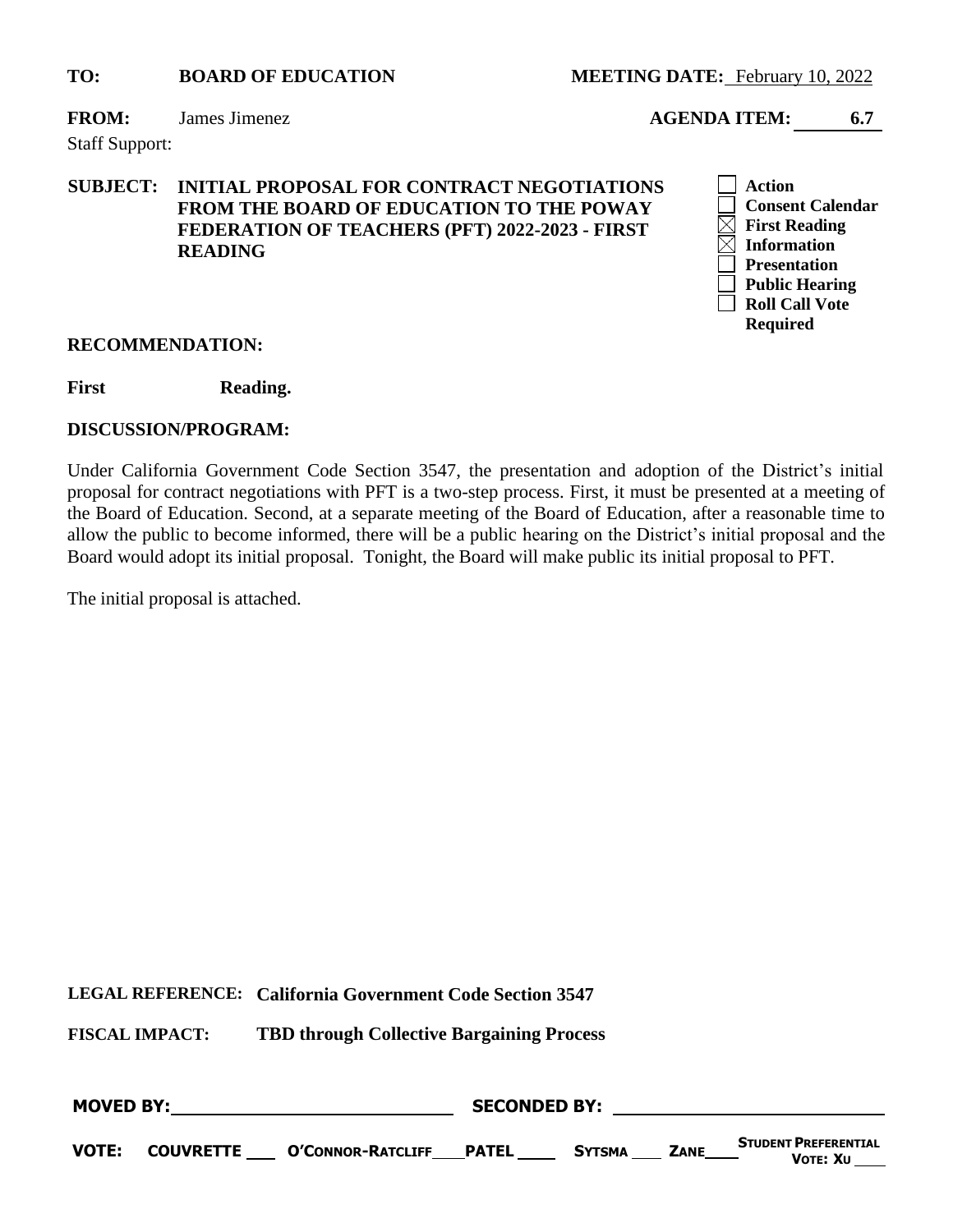#### **Initial Proposal for Contract Negotiations**

#### **From Poway Unified School District**

**To**

#### **Poway Federation of Teachers**

#### **2022-2023**

The District submits this Initial Proposal per the terms of the current Collective Bargaining Agreement with the Poway Federation of Teachers for reopener negotiations to the current Collective Bargaining Agreement, which expires on June 30, 2023. The District and the Federation continue to utilize a negotiations model based on the principles and best practices of Interest Based Problem Solving (IBPS).

#### Section II – Duration of Agreement

Clarify language pertaining additional sections that may be reopened during the duration of an agreement.

#### Section III - Health and Welfare Benefits

Explore different health and welfare models including the District's contribution model for Health & Welfare Benefits and consider possible improvements or modifications.

#### Section V – Transfer

In collaboration with the Labor Relations team, update the transfer process to provide transfer opportunities and associated general guidelines to meet the needs of teachers and the District instructional program.

#### Section VII – Class Size and Staffing

Review class size and staffing ratios in the 2021-2022 school year and determine any modifications for 2022-2023.

#### Section X - Evaluation

In collaboration with the Labor Relations team, update and modify the evaluation process to align with the current Teacher Professional Learning and Effectiveness System (TPLES) evaluation and professional growth program.

#### Section XI – Wages

Use Interest Based Problem Solving (IBPS) to analyze compensation and update language within the section.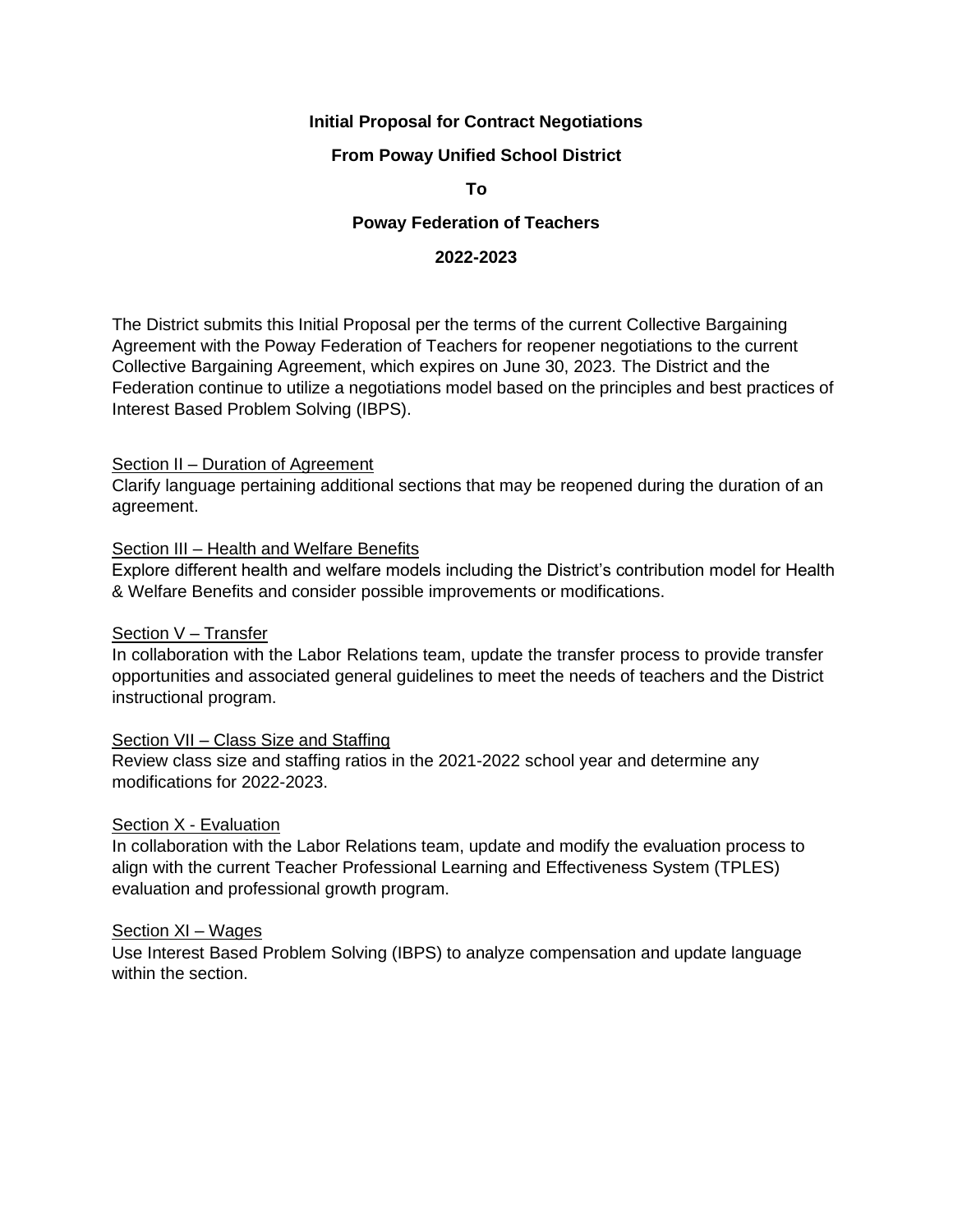**FROM:** James Jimenez **AGENDA ITEM: 6.8**

Staff Support:

#### **SUBJECT: INITIAL PROPOSAL FOR CONTRACT NEGOTIATIONS FROM THE POWAY FEDERATION OF TEACHERS (PFT) TO THE BOARD OF EDUCATION 2022-2023**



#### **RECOMMENDATION:**

**Approve to receive the initial proposal for contract negotiations from the Poway Federation of Teachers to the Board of Education.**

#### **DISCUSSION/PROGRAM:**

California Government Code 3547 states in relevant part, "All initial proposals of exclusive representatives and of public school employers, which relate to matters within the scope of representation, shall be presented at the public meeting of the public school employer and thereafter shall be public records."

As this is the Exclusive Representative's initial proposal for negotiations, the Board need to only vote to receive it tonight, and there is no need for further presentation at a subsequent meeting.

The initial proposal is attached.

**LEGAL REFERENCE: California Government Code Section 3547**

| <b>MOVED BY:</b> |  |                                                  | <b>SECONDED BY:</b> |               |             |                                         |  |
|------------------|--|--------------------------------------------------|---------------------|---------------|-------------|-----------------------------------------|--|
| <b>VOTE:</b>     |  | <b>COUVRETTE ___ O'CONNOR-RATCLIFF ___ PATEL</b> |                     | <b>SYTSMA</b> | <b>ZANE</b> | <b>STUDENT PREFERENTIAL</b><br>Vote: Xu |  |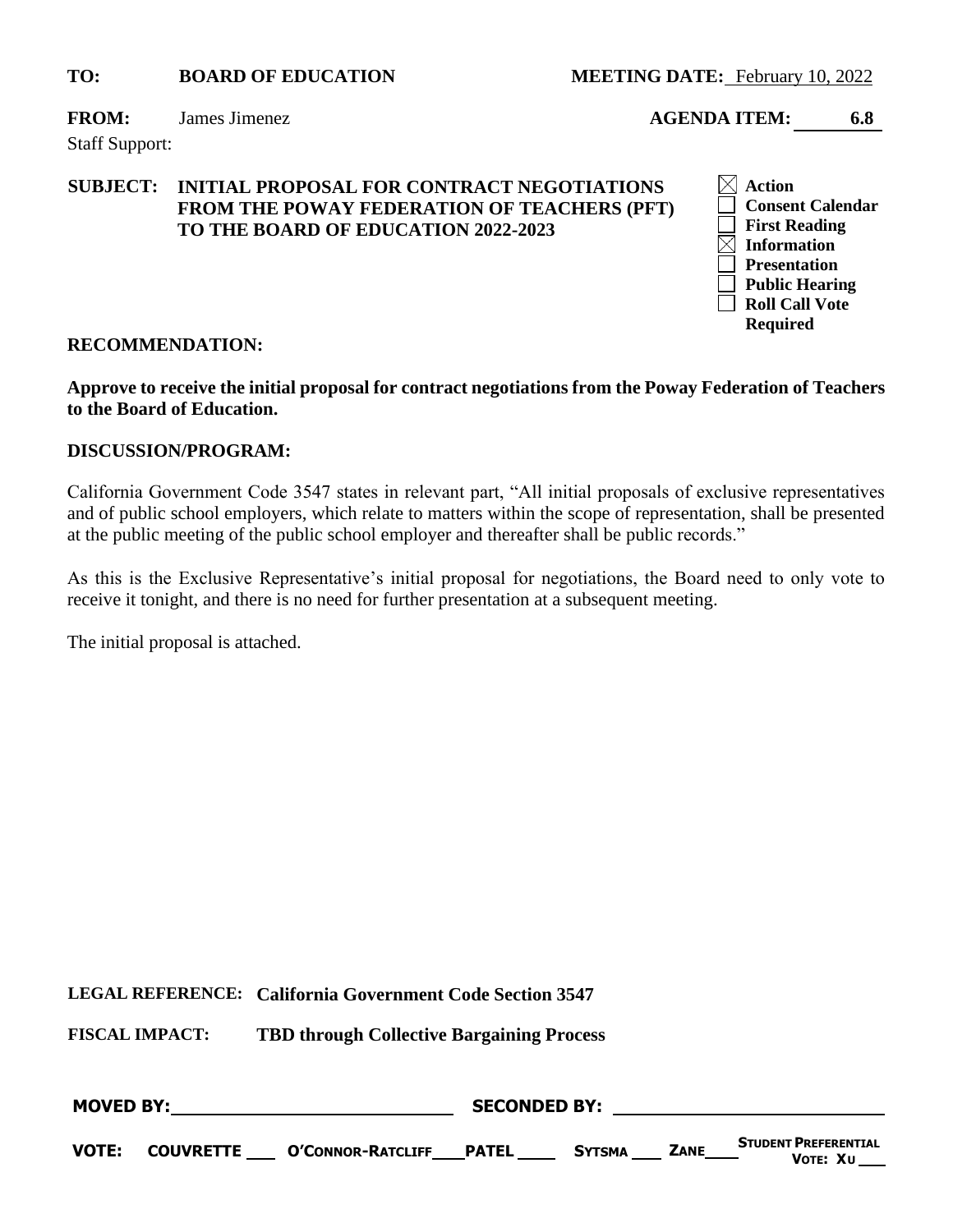# **Initial Proposal for Negotiations From Poway Federation of Teachers To Poway Unified School District 2022-23**

February 10, 2022

TO: Board of Education FROM: Poway Federation of Teachers

**SUBJECT:** Proposal for Contract Negotiations 2022-2023

Please consider this proposal the Federation's notice to the PUSD Board of Education for 2022-2023 contract negotiations. This proposal includes 2022-2023 Reopeners to the current three-year bargaining agreement, which expires June 30, 2023.

# **Section III – Health and Welfare Benefits**

Continue the District's contribution per employee, using the provisions as outlined in Section III – Health and Welfare Benefits.

# **Section IV – Leave of Absence Policy**

Continue the work of the PUSD/PFT Labor Relations Team to clarify parameters for General Leave and to include a one-time opportunity to access this leave for personal reasons.

Allow access to a portion of Personal Necessity Leave for discretionary use.

# **Section V – Transfer Policy**

Continue the work of the PUSD/PFT Labor Relations Team to refine the current transfer process to allow for transfer opportunities, ensure retention of the most highly qualified temporary contracted teachers, and staff known positions with qualified candidates (internal/external).

# **Section VII – Class Size and Staffing**

Continue the work of the PFT/PUSD Staffing Sub-committee to strategically reduce districtwide class sizes to benefit student learning.

Ensure sites implementing Specialized Academic Instruction (SAI) models have appropriate staffing levels, class sizes, and supports.